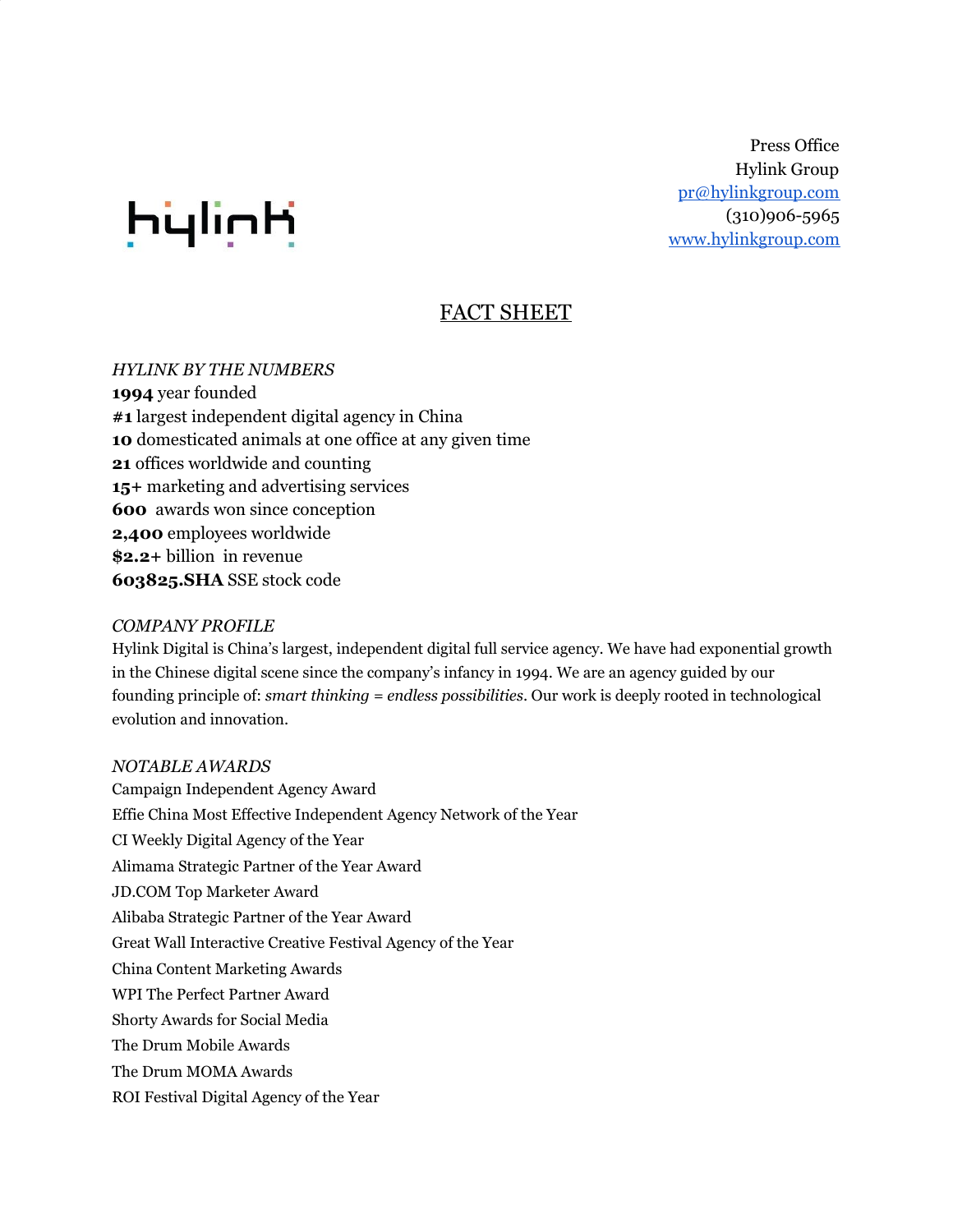Addy Awards (American Advertising Awards)

## *CAPABILITIES*

- · Digital Media
- · Digital & Interactive Creative
- Big Data (warehousing, data modeling, application)
- · Programmatic Advertising
- · Mobile Marketing Services
- · SEM/SEO

*-more-*

- Content Marketing/EPR
- · Social
- · Public Relations
- · Digital Film
- · Integrated Advertising Solutions
- · Research & Insights

## *LEADERSHIP*

**Su Tong,** Chief Founding & Executive Officer **Xavier Sun,** Chief Operating Officer **Shirley Chen,** Deputy CEO, Hylink Shanghai **Humphrey Ho,** Managing Director, U.S. **Jun Zhang,** Chief Technology Officer **Jason Guo,** Chief Financial Officer

*MISSION Smart thinking = Endless possibilities*

### *LOCATIONS*

**Headquarters –Beijing, China** No. 7 Inner Jianguomen Street, Chang'an Building 1, 17th Floor

Dongcheng District Beijing, PRC Chang'an Building 1,

Shanghai, China No. 338 Nanjing West Road, Tian'an Center, 2nd-4th Floor Huangpu District, Shanghai, PRC

Seoul, South Korea W 1301, SKV1 Center, 11, Dangsan-ro 41-gil, Yeongdeungpo-gu, Seoul, Korea Paris, France 54 Avenue Hoche Paris, France 75008

#### **Headquarters – International & U.S.A.**

Los Angeles, California 225 Santa Monica Boulevard, 8th Floor, Santa Monica, CA 90401, USA

New York, New York 85 Broad Street New York, New York 10004, USA

London, England The Shard, 25th Floor, London, England SE1 9SG